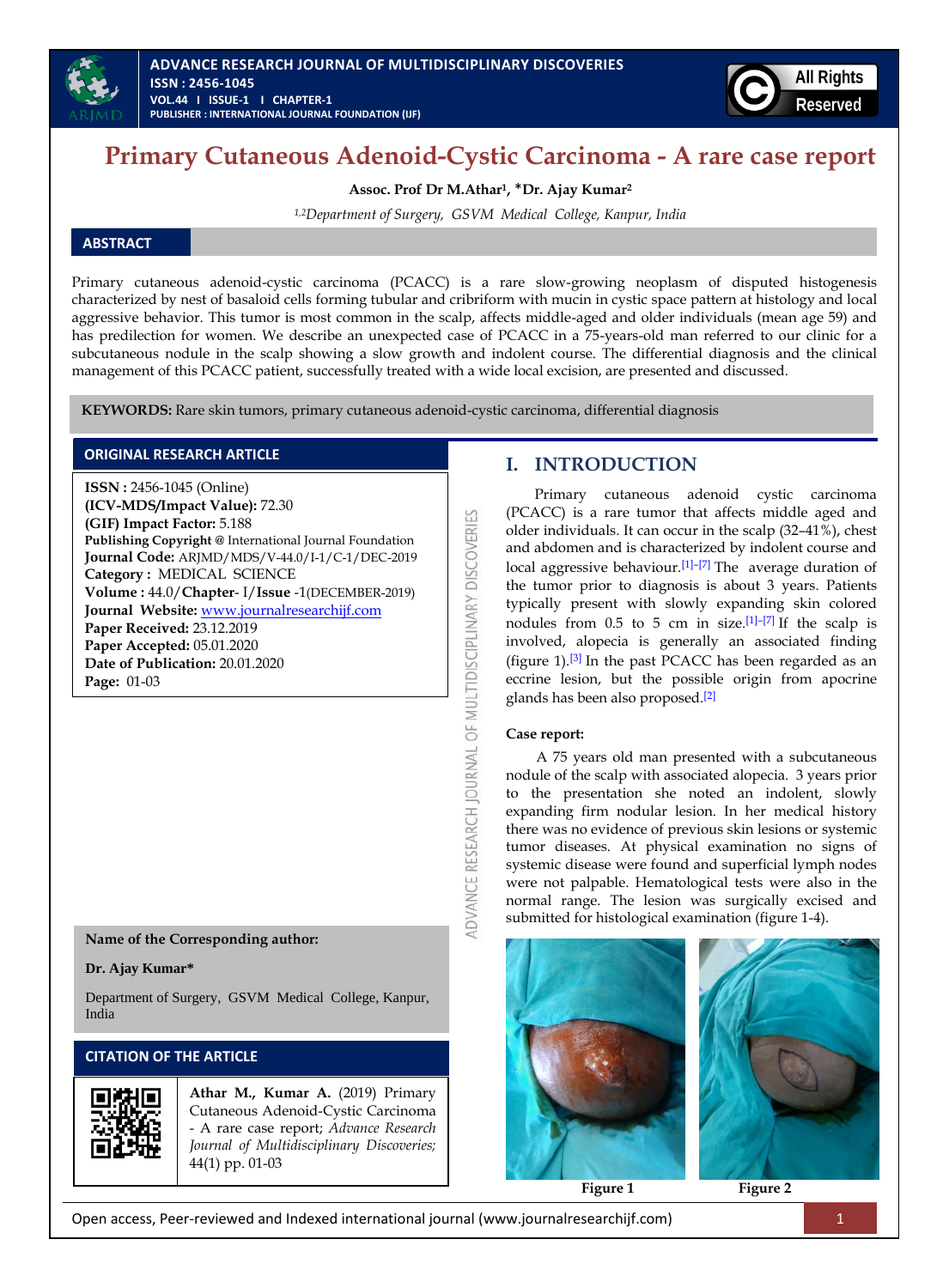#### ADVANCE RESEARCH JOURNAL OF MULTIDISCIPLINARY DISCOVERIES **ISSN : 2456-1045 (ONLINE)**



Macroscopically the lesion was a 5×3×2.5 cm grey-tan, flesh tumor, with poorly circumscribed borders.

Microscopically it showed a nest of basaloid cells forming tubular and cribriform with mucin in cystic space pattern .cell show high N:C ratio, scanty cytoplasm and round to oval vesicular nuclei with conspicuous nuclei. The lesion invaded the mid and deep dermis but not the subcutaneous fat. The basaloid cells were never displaced in a palisades fashion and no connection to the overlying epidermis was observed. Mitotic activity was very low (1 mitosis ×10 high power field), whereas necrosis, perineural invasion, lymphatic and/or blood vessels infiltration were not present. ( figure 5)



#### **Figure 5**

At immunohistochemistry, as expected, the tumor expressed low and high molecular weight keratins. A variably expression of S-100 protein and carcino-embryonic antigen (CEA) was also observed. The latter was restricted to the luminal spaces . To better analyze the tumor at phenotypic level, selected monoclonal antibodies to type IV collagen and epithelial membrane antigen (EMA) were also considered. The former highlighted the hyaline deposits among the basaloid cells and the latter the apical aspects of pseudo glandular areas (Figure 5). The basophilic intraglandular material, variably detected in the tumor, was also highlighted with alcian blue staining at pH 2.5 and showed immunoreactivity for laminin .

 Both histological and immunophenotypical evaluation suggested the diagnosis of adenoid cystic carcinoma (ACC), but considering the rarity of this entity as a primary skin tumor it was necessary to rule out the possibility of a skin metastasis arising from other malignancies with histological features of ACC.

Adenoid cystic carcinoma, in fact, is most commonly seen as a neoplasm of the salivary glands and seromucinous glands of the upper respiratory tract. It has also been reported to occur in the breast, lung, uterine cervix, prostate, and lacrimal gland. <sup>[\[1\],](https://www.ncbi.nlm.nih.gov/pmc/articles/PMC3070451/#R1)[\[8\]](https://www.ncbi.nlm.nih.gov/pmc/articles/PMC3070451/#R8)</sup> As a consequence a careful breast and an otolaryngology examination was performed at specialist level, followed by head and neck ultrasonographic scan. A PET-CT scan was also considered to complete the oncological screening. Fortunately, the clinical examination was negative and all the radiological exams resulted in the normal range.

All together, the clinical, morphological and immuno-phenotypical features described above, supported the final diagnosis of a primary cutaneous adenoid cystic carcinoma (PCACC). To avoid local recurrences a wide surgical excision with 2 cm disease-free margins was finally performed.

## **II. DISCUSSION**

**DISCOVER** 

OF MULTIDISCIPLINARY

**ADVANCE RESEARCH JOURNAL** 

Primary cutaneous adenoid cystic carcinoma is a rare skin tumour. It was first described by Boggio in the  $1975^{[3]}$  $1975^{[3]}$  $1975^{[3]}$  and, This lesion frequently arises in the scalp of middle-aged or elderly patient, with a slight predilection for women with an average age of 59 years.[\[1\]](https://www.ncbi.nlm.nih.gov/pmc/articles/PMC3070451/#R1) In about 76% of the cases perineural invasion may be observed and this feature seems to have a prognostic value, with a double increase of relative-risk of local recurrences when it is detected (46% *vs*. 22%).The lesion didn't show images of perineural invasion nor lymphatic or blood vessels infiltration (several histological preparations were examined). As aforementioned adenoid cystic carcinoma is relatively frequent in the salivary glands and in this contest it can be an aggressive tumour. ACC has been reported to occur also in the breast, lung, vulva, cervix and prostate.<sup>[\[1\],](https://www.ncbi.nlm.nih.gov/pmc/articles/PMC3070451/#R1)[\[8\]](https://www.ncbi.nlm.nih.gov/pmc/articles/PMC3070451/#R8)</sup> Considering the age of the patient and the rarity of this tumour in the skin it was imperative to rule out a skin metastasis from an ACC arising in other organs. This fact has important clinical implications because the occurrence of a skin metastasis from a "clinically occult ACC" requires a more complex oncological approach for advanced tumour disease. In our case the negative PET-CT scan and the careful clinical evaluation (in particular breast and salivary glands) allowed the diagnosis of PCACC. As aforementioned PCACC is characterized by a less aggressive behaviour compared to the analogous tumour arising in the salivary gland. The occurrence of lung and lymph nodes metastasis, in fact, is exceptionally rare in PCACC,<sup>[\[7\]](https://www.ncbi.nlm.nih.gov/pmc/articles/PMC3070451/#R7)-[\[10\]](https://www.ncbi.nlm.nih.gov/pmc/articles/PMC3070451/#R10)</sup> but, although infrequently, they can be found in ACCs arising from salivary gland and breast. Moreover perineural invasion, a hallmark feature of the salivary gland ACCs, may be absent in PCACC, as in the